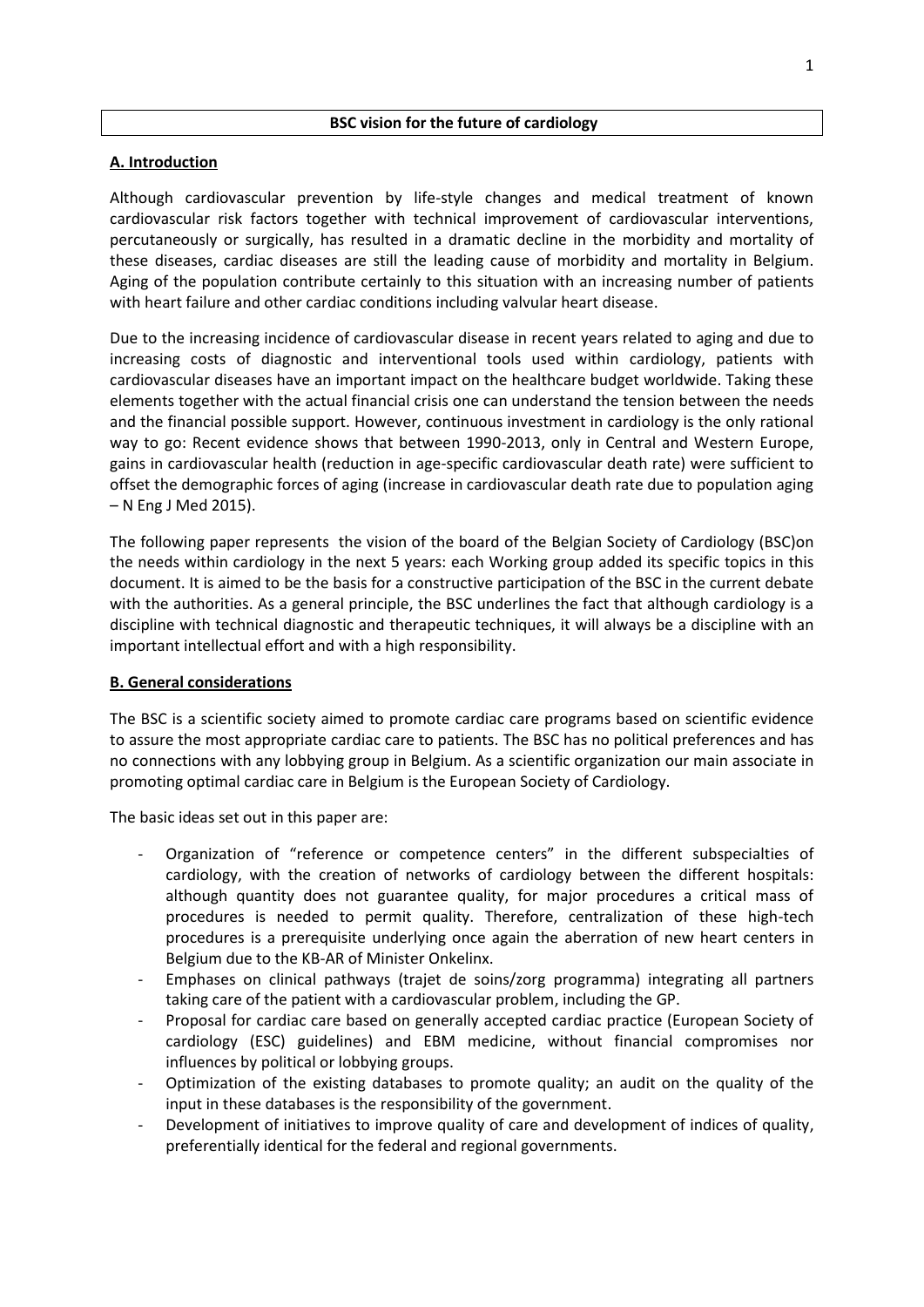- Allowing the development of innovative techniques. Reference centers within each cardiac network could take the lead avoiding too early widespread use of these expensive techniques. This should result in a cost-limiting start-up of these new techniques.
- Financial arguments in favor or against certain interventions can only be addressed on a scientific basis: use of QUALY's…
- The BSC has a tradition in education of cardiologists in Belgium. In the future these efforts should be continued and reinforced to guarantee optimal quality in cardiac care.

### **C. Specific considerations:**

### *1. Coronary artery disease*

#### *Acute coronary syndrome*:

Organization of high volume centers for interventional cardiology and optimization of care of patients with STEMI (acute myocardial infarction) within the cardiac networks.

Need for organization and regulation of patients transfer, from home or peripheral centers to high volume centers with regulation of cost between referring and referred center. This must be organized by the authorities with the help of the physicians. Education of paramedics and generalization of electronic ECG transfer to the referring centers must be realized.

Recognition of dedicated coronary care units with adequate financial support.

Optimization of the STEMI database, with quality evaluation of the management for acute coronary syndrome (quality criteria developed with the support of the College of Cardiology and the working group for acute cardiology). Support (organization and financial) for quality.

#### *Non acute coronary syndrome*:

Organization of high volume centers for PCI and limitation of the number of centers allowed to perform angioplasty. This is in accordance to the previous position paper published in 2009 by the BSC (Acta Cardiologica 2009; 64 (4):537-539).

Optimization of the PCI database (Quermid), with quality evaluation of different parameter to be developed with the support of the College of Cardiology and the working group for interventional cardiology, with the possibility to be linked to other "health "database (mid and long term mortality, morbidity, follow up data..).

Monitoring of the use of PCI in accordance with European guidelines and EBM.

Recognition of the use of FFR as help for treatment decision as proposed in the ESC guidelines on revascularization.

Discussion of the most adequate treatment for the patient regarding the recent recommendations of the ESC guidelines. The "heart team" (surgeon, cardiologist, anesthesiologist….) is the organization for case-discussions and decision-making for interventions. This should be formalized within each cardiac network.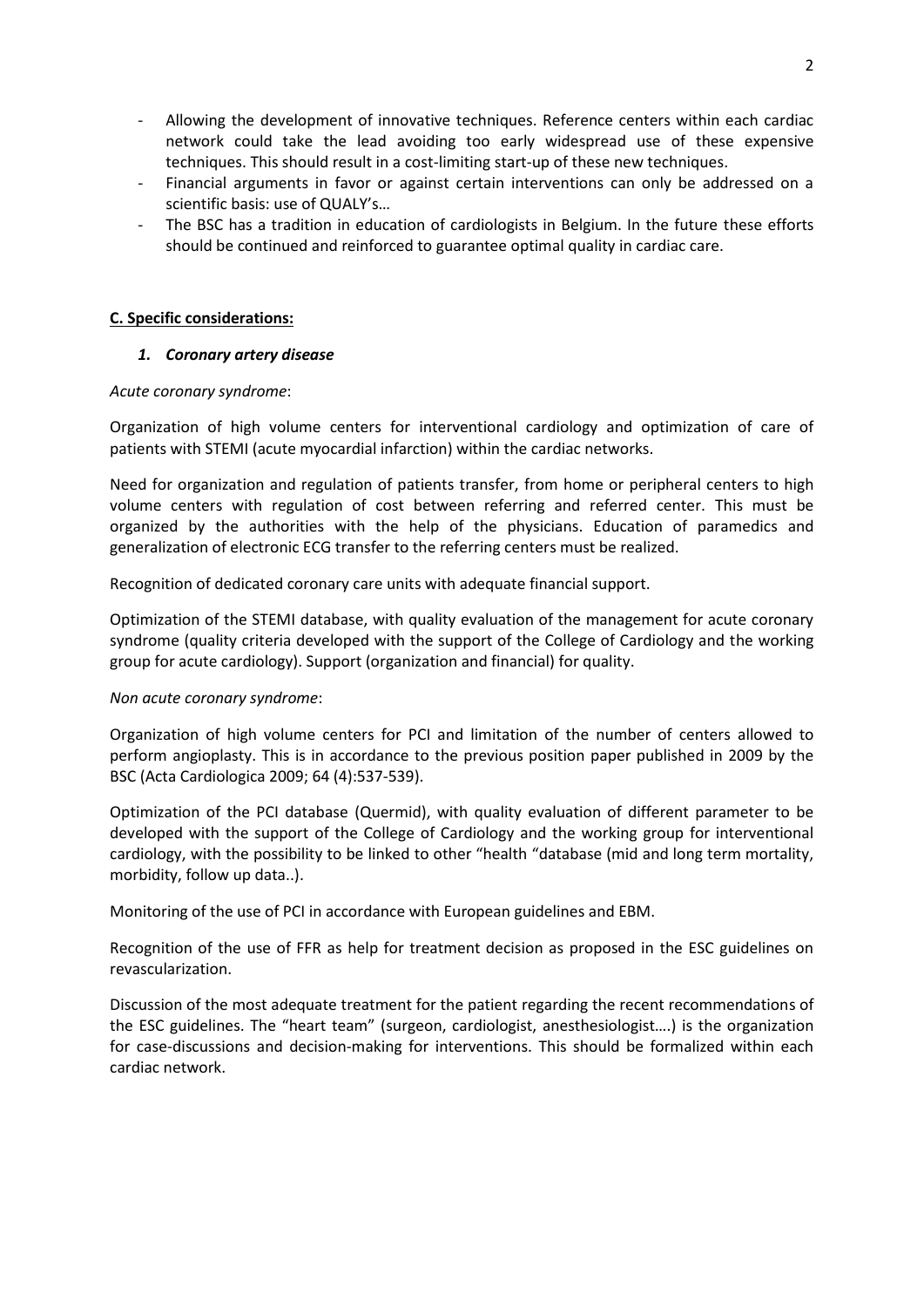# *2. Heart failure*

Development of a multi-disciplinary care pathway for heart failure including recognition of heart failure nurse and the GP as actor of this pathway.

Competence centers with advanced heart failure technique: LVAD and heart transplant.

Reimbursement of cardiac rehabilitation for heart failure patients also without previous hospitalization.

Reimbursement for BNP in patients suspected with heart failure (on GP level / admission in hospital with suspicion of HF).

These 3 points correspond to the translation of ESC guidelines into national clinical practice.

Development of a national database for heart failure, allowing the definition of quality indices for the treatment and the follow up of these patients.

# *3. Electrophysiology*

Limitation of the number of centers involved in complex ablations in Belgium: concordant with Western European distribution and especially to improve quality of care for patients with complex cardiac arrhythmias. A limitation of these centers should result in a decrease in investments in expansive infrastructure and probably also in a reduction of the number of procedures, leading to an economical window which should allow better reimbursement for device therapy.

Reevaluation of the reimbursement (1) in device therapy: reassessment of the honoraria for device (Pm, ICD, CRT, ILR) implantation and follow up, (2) in ablation material: reassessment of forfaits especially in VT/AF ablation.

Optimize the present Quermid database (PM, ICD, ILR) including modern technology connection to bar code reading,… and link to all other authority databases to be able to analyze mid and long term mortality, morbidity, follow up data.., Development of quality criteria with the support of the College of Cardiology and the Belgian Heart Rhythm Association.

### *4. Valvular heart disease:*

With the aging of the population, there is also an increase in the number of patients presenting degenerative valve disease and especially aortic stenosis.

Recent developments within interventional cardiology, allow now to implanted heart valves "percutaneously" : TAVI and devices to treat mitral regurgitation such as the Mitraclip now. Other new percutaneous valve devices will appear in the following years. Within competence centers these techniques should be offered to certain of these well selected patients within a normal reimbursement system. These innovative percutaneous techniques will change the clinical practice within cardiology, limiting the number of hospitalizations for heart failure and decreasing the number of surgical procedures. This must create an economical opportunity.

There is actually no "programme de soins/zorg programma" regarding valvular heart disease. According to ESC guidelines, optimal decision regarding treatment for valvular disease must be decided inside de "heart team" (surgeon, cardiologist, anesthesiologist….).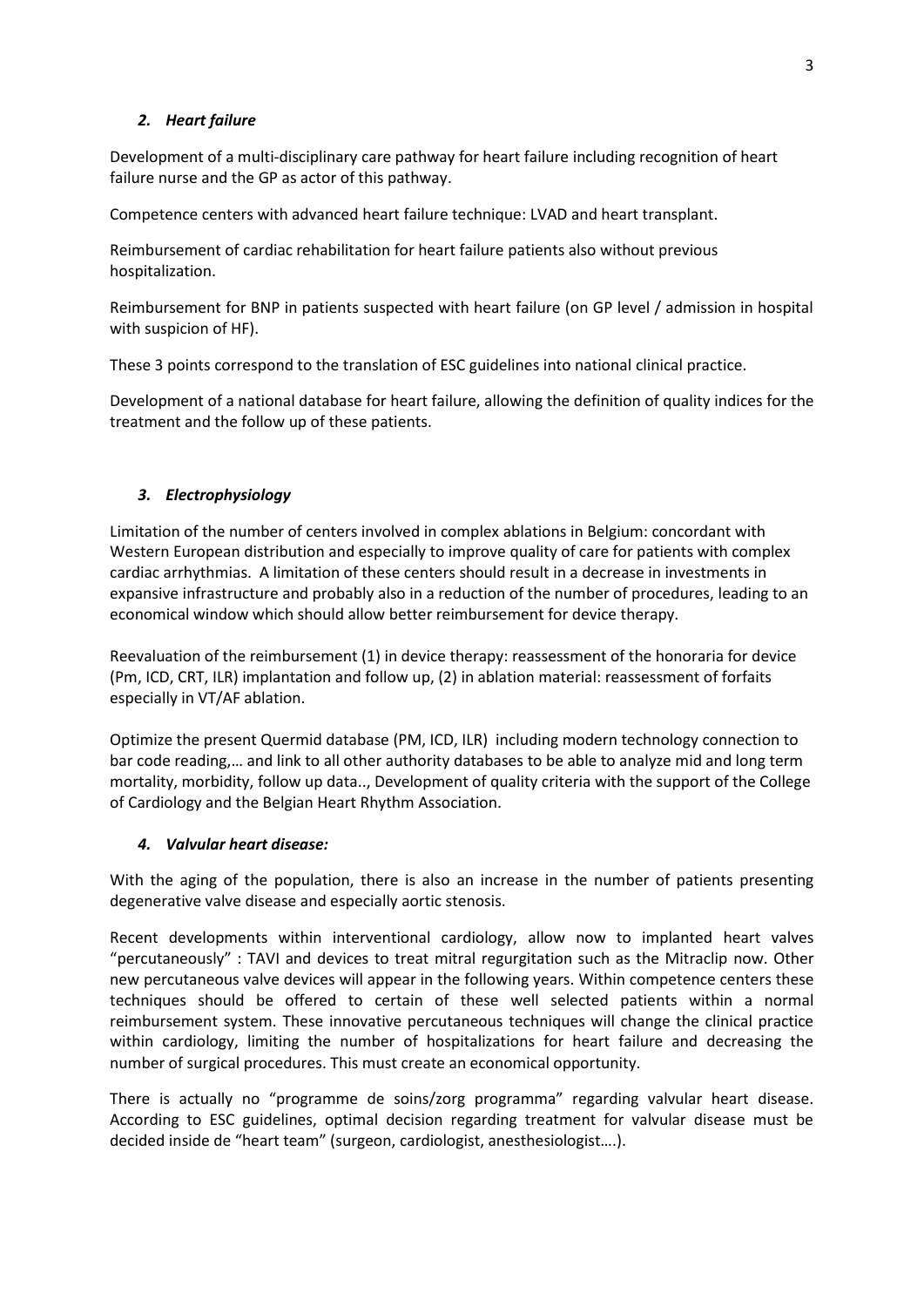We propose to create a new "programme de soins/zorg programma" for valvular heart disease for specific centers with a high volume and the presence of both an interventional and surgical team with experience in all treatment strategies.

National databases for interventional procedures must be encouraged and used for quality indices.

# *5. Cardiac imaging*

At the era of multimodality non-invasive cardiac imaging (echocardiography, cardiac nuclear medicine, cardiac- CT and MRI), only the cardiologist has the expertise to interpret and to choose the most appropriate modality(ies) that should be used for each specific clinical situation. Therefore, he would be able to act as a gatekeeper in order to avoid unnecessary exams, costs and radiation exposure.

We need to promote quality in cardiac imaging by encouraging high standards in education and the use of appropriateness criteria as proposed by the European Association of Cardiovascular Imaging.

A global certification in cardiac imaging for cardiologists and the use of appropriateness criteria defined by the working group need to be set up.

# *6. Cardiac prevention and rehabilitation*

The first steps in prevention of cardiovascular disease start with promotion of healthy consumption habits (food, smoking) and exercise. This must be encouraged not only at the level of primary prevention but also for secondary prevention. The aim is to reduce the burden of heart disease and thus reduce health care cost and socio economic cost by reducing the number of patient not returning at work after a first cardiac event.

Organization of cardiac rehabilitation must be patient tailored, high quality, using a multidisciplinary approach and organized in supra-regional networks. In these networks we see a central, coordinating role for recognized cardiac rehabilitation centers (called hubs) that co-work intensively with more peripheral or remote centers (or cardiologists with a private practice) who execute at least part of the multidisciplinary program, prescribed by the central hub. Parts of the multidisciplinary program (i.e. lifestyle and nutrition advice, psychological coaching) can be organized in the central hub.

The family doctor of the patient plays a key role in the success of the rehab program, especially the phase after the organized in-center program, and a good interaction with correct feed-back and advice on the patient is primordial.

The aim of these programs will be lowering morbidity and mortality with at least 25%, but also to allow a maximum 'return to work' rate after cardiovascular events.

# *7. Adult Congenital heart disease*

Recognition of the importance of this growing population with special needs and a particular impact on society since it is a young and professional active group.

Recognition as a "rare disease" and creation of a national database with quality criteria.

Recognition of the subspecialty "Adult Congenital Cardiology" in competence centers able to organize specific care in continuity with pediatric and congenital cardiology and surgery, within the center or with a close collaboration with a competence center within the cardiology network.